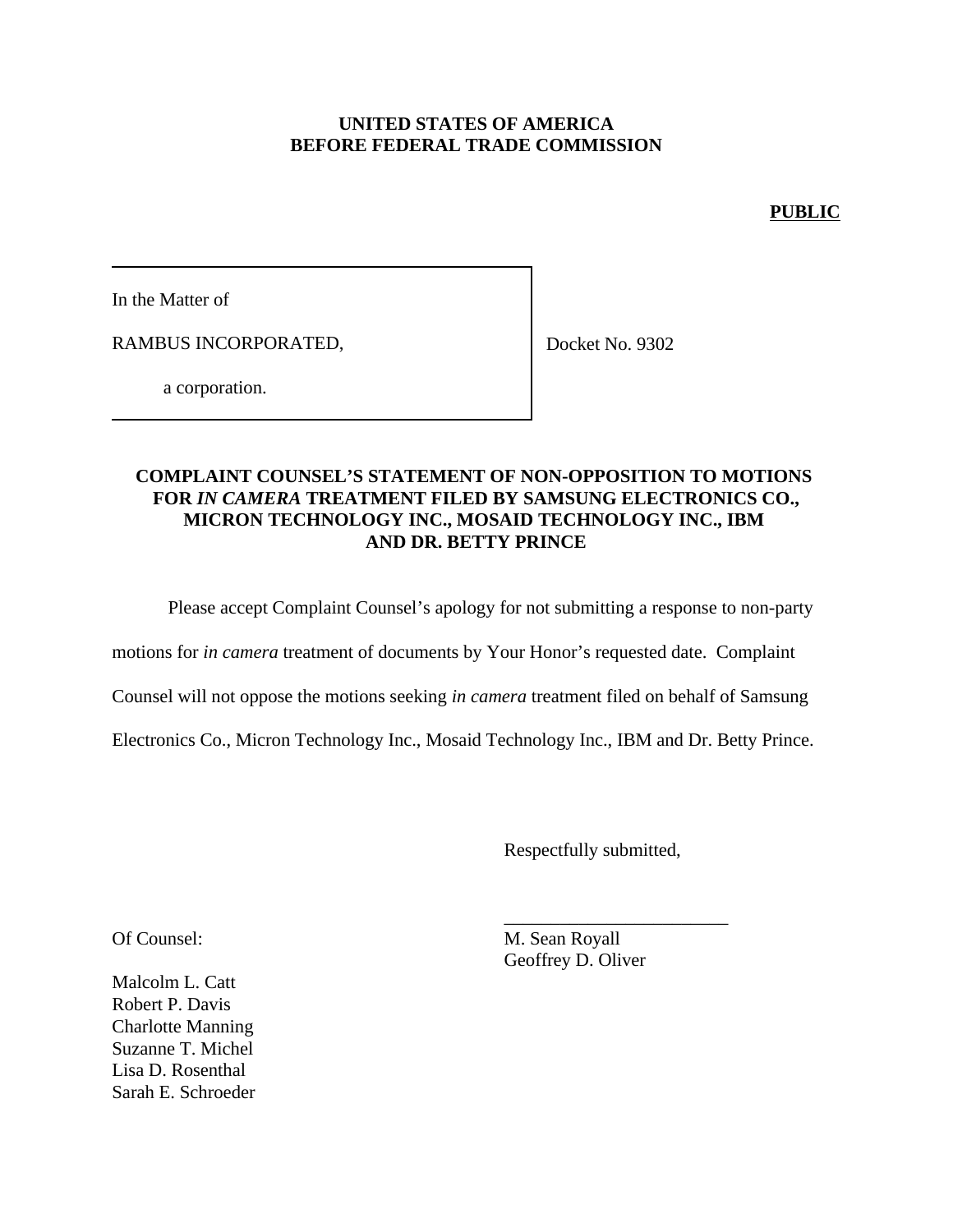Jerome Swindell John C. Weber Cary E. Zuk

> BUREAU OF COMPETITION FEDERAL TRADE COMMISSION Washington, D.C. 20580 (202) 326-3663 (202) 326-3496 (facsimile)

COUNSEL SUPPORTING THE COMPLAINT

Dated: April 25, 2003